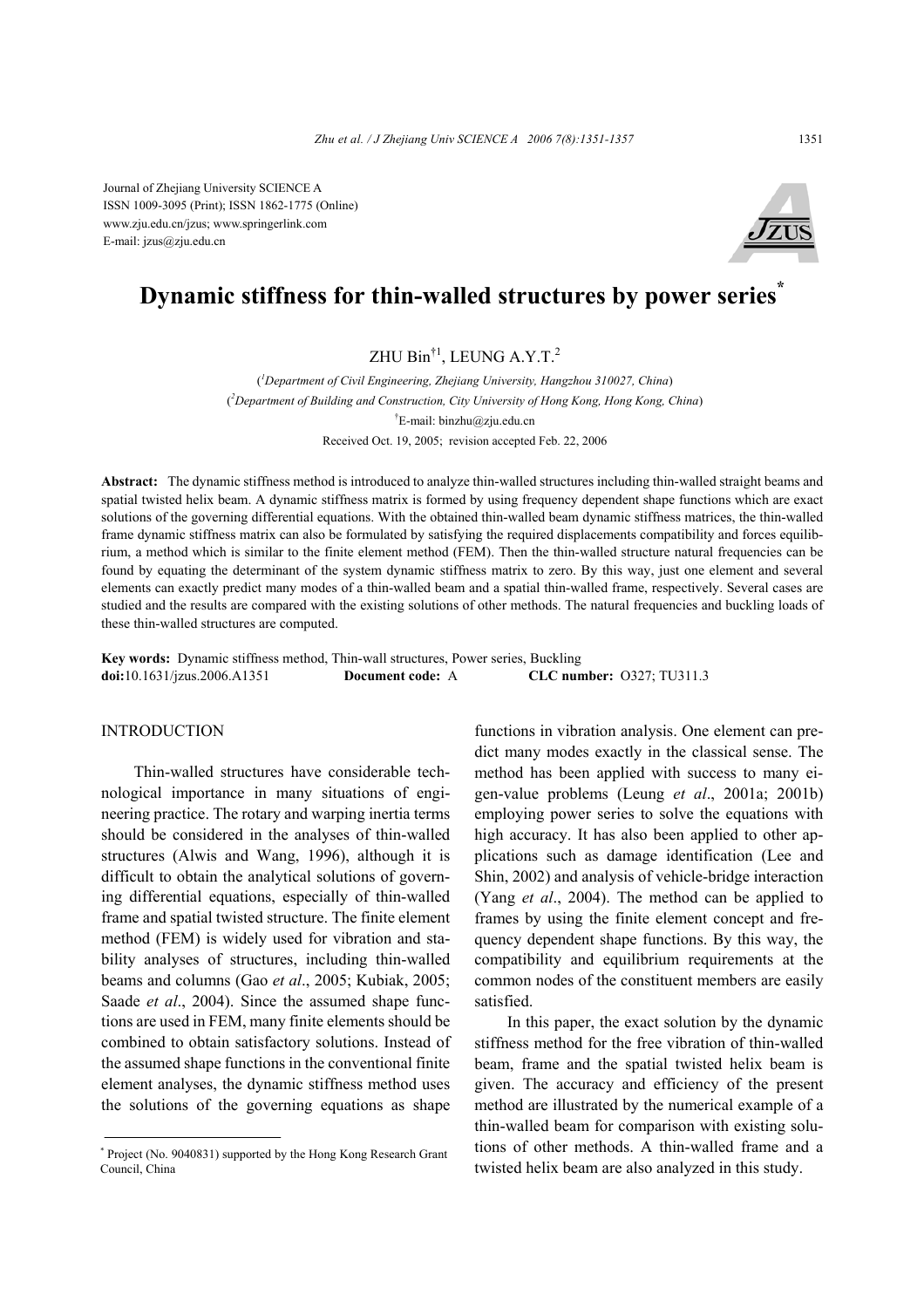where

#### SELF-ADJOINT GOVERNING EQUATION

It is well known that the equilibrium of a structural member is governed by a partial differential equation, which may be reduced to a system of ordinary differential equations depending on one spatial parameter alone, by means of the Kantorovich method (Libai and Simmonds, 1998), due to a certain regularity of the member. Consider a system of uniform beams or one-dimensional structures with arbitrary cross-section subjected to external loads including static or dynamic excitation. The governing equation can eventually be written in the spatial domain in the general form

$$
(A_0 + A_1 D^{(1)} + A_2 D^{(2)} + \dots + A_n D^{(n)})u(\xi) = f(\xi)
$$
 (1)  
with boundary conditions

$$
\left\{\n\begin{aligned}\nD^{(i)}\left\{u(\xi)\right\}\n\big|_{\xi=0} &= D^{(i)}u(0), \\
D^{(i)}\left\{u(\xi)\right\}\n\big|_{\xi=1} &= D^{(i)}u(1),\n\end{aligned}\n\right.
$$

$$
\left\{ D^{(i)} \left\{ \boldsymbol{u}(\xi) \right\} \Big|_{\xi=1} = D^{(i)} \boldsymbol{u}(1), \right\}
$$
\n
$$
i = 0, 1, ..., n/2 + 1,
$$
\n(2)

where  $\xi = x/L$ , *L* is the length of the element;  $D^{(i)}(\cdot)$ denotes derivatives with respect to the position variable  $\xi$ ,  $u(\xi)$  and  $f(\xi)$  are the responses vector and the excitation respectively;  $A_0, A_1, ..., A_n$  are real square matrices of order *m*. Eq.(2) is self-adjoint with the condition that  $A_i$  is symmetrical or skew-symmetrical when *i* is even or odd, respectively. The highest differential order *n* is assumed to be even.

It is very difficult to find the closed-form solutions of Eq.(1) taking into account the effect of shear distortion, warping inertia and rotatory inertia. Power series are used to solve the equation with exact dynamic stiffness matrices. From the solutions by dynamic stiffness method, the frequency dependent shape functions of the structure can be derived, and the dynamic stiffness matrices can be constructed without difficulty.

## VIBRATION ANALYSES OF THIN-WALLED BEAN AND FRAME

#### **Dynamic stiffness matrix**

A uniform beam with open thin-walled cross-section is considered (Fig.1). When the rotary and warping inertia terms are included, the following equation with exact dynamic stiffness matrices can be obtained by applying the Hamiltonian principle for harmonic free vibration with frequency  $\omega$  (Leung, 1993a; Friberg, 1985)

$$
(A_0 + A_2 D^{(2)} + A_4 D^{(4)}) \, u(\xi) = 0,\tag{3}
$$

$$
A_0 = -\rho A \omega^2 \begin{bmatrix} 1 & 0 & a_y \\ 0 & 1 & -a_x \\ a_y & -a_x & r_0^2 \end{bmatrix},
$$
  
\n
$$
A_2 = \frac{1}{L^2} \begin{bmatrix} \rho I_y \omega^2 + P & 0 & Pa_y - M_x \\ 0 & \rho I_x \omega^2 + P & -Pa_x - M_y \\ Pa_y - M_x & -Pa_x - M_y & \Delta \end{bmatrix},
$$
  
\n
$$
A_4 = \frac{E}{L^4} \begin{bmatrix} I_y & 0 & \mu(\xi) = [u(\xi), v(\xi), \theta(\xi)].
$$
  
\nHere,  $r_0^2 = a_x^2 + a_y^2 + (I_x + I_y) / A; \ \Delta = \rho I_w \omega^2 + P r_0^2 - P$ 

$$
GJ + M_x \beta_y + M_y \beta_x; \ \beta_x = \frac{1}{I_y} \int_A (x^2 + y^2) x \, dA - 2a_x;
$$
  

$$
\beta_y = \frac{1}{I_x} \int_A (x^2 + y^2) y \, dA - 2a_y.
$$

Denotations of symbols in the above equations are given as follows:  $\rho$  is material density of the beam; *A* area of the cross-section; *ax*, *ay* coordinates of the shear center with respect to the geometric center; *P* initial constant force;  $M_x = Pe_y$ ;  $M_y = Pe_x$ ; *E* Young's modulus; *G* shear modulus; *Ix*, *Iy* principal moments of inertia about *x* and *y* axes, respectively; *Iw* principal sectorial moment of inertia; *J* cross-sectional factor in torsion;  $u, v, \theta$  vibration amplitudes.



**Fig.1 An open thin-walled beam cross-section.** *G* **is the geometric center and** *O* **is the shear center**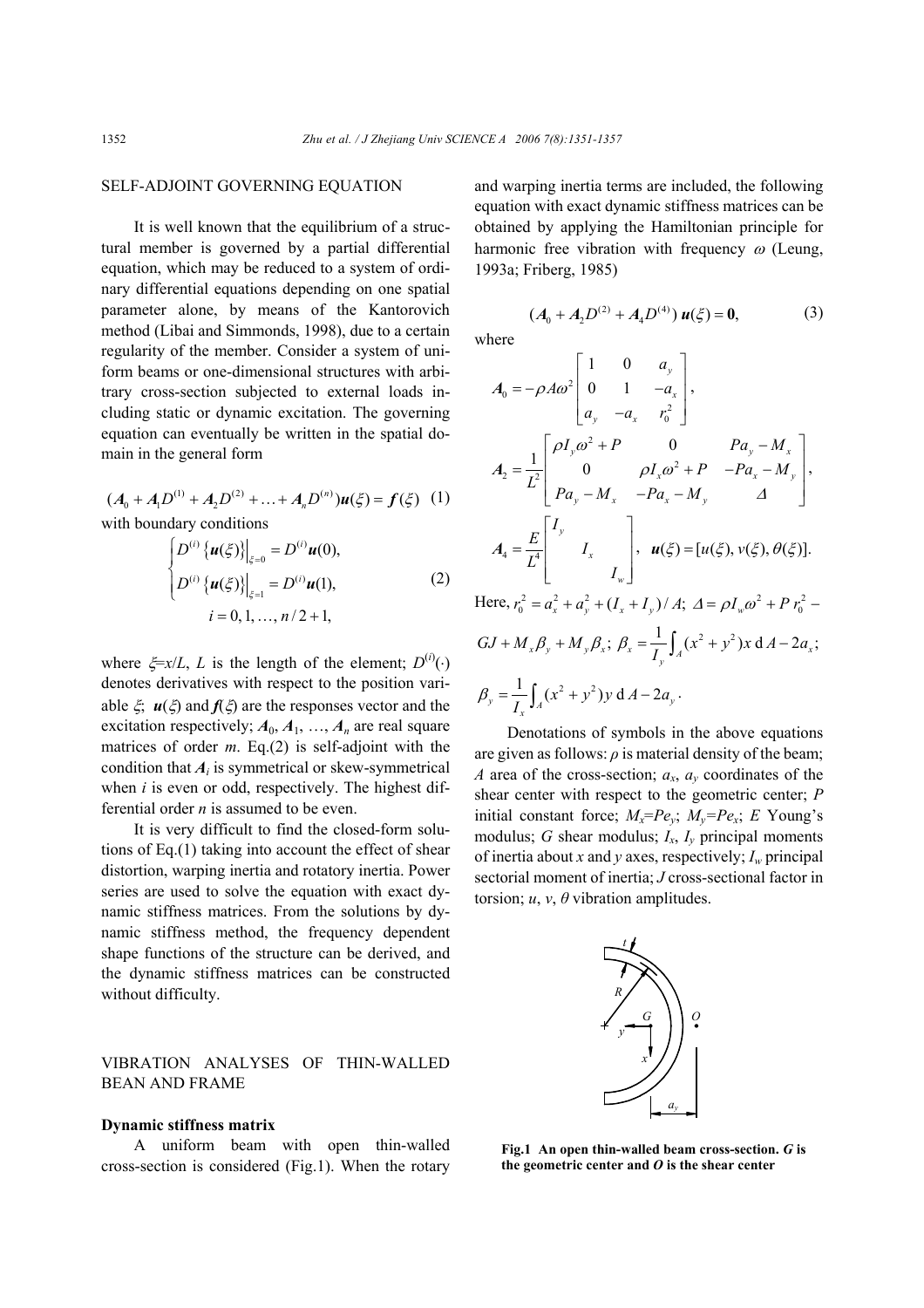The solutions of Eq.(3) can be assumed as a power series

$$
\boldsymbol{u}(\xi) = \sum_{i=0}^{\infty} \boldsymbol{u}_i \xi^i.
$$
 (4)

Substituting Eq.(4) into Eq.(3) and collecting the coefficients of every power of  $\xi$  yields the following equations

$$
\begin{bmatrix}\nA_0 & A_2 C_{4n}^{4n+2} & A_4 C_{4n}^{4n+4} & 0 \\
0 & A_0 & A_2 C_{4n+2}^{4n+4} & A_4 C_{4n+2}^{4n+6}\n\end{bmatrix}
$$
\n
$$
\times \begin{bmatrix}\n\mathbf{u}_{4n}, \mathbf{u}_{4n+2}, \mathbf{u}_{4n+4}, \mathbf{u}_{4n+6}\n\end{bmatrix}^{\text{T}} = \mathbf{0}, \quad n = 0, 1, \dots,
$$
\n
$$
\begin{bmatrix}\nA_0 & A_2 C_{4n+1}^{4n+3} & A_4 C_{4n+1}^{4n+5} & 0 \\
0 & A_0 & A_2 C_{4n+3}^{4n+5} & A_4 C_{4n+3}^{4n+7}\n\end{bmatrix}
$$
\n
$$
\times \begin{bmatrix}\n\mathbf{u}_{4n+1}, \mathbf{u}_{4n+3}, \mathbf{u}_{4n+5}, \mathbf{u}_{4n+7}\n\end{bmatrix}^{\text{T}} = \mathbf{0}, \quad n = 0, 1, \dots,
$$
\n(5.2)

where  $C_i^i = i(i-1)...(i-j+1)$ . From Eq.(5), two reiterative relationships can be found

$$
\begin{aligned}\n[\mathbf{u}_{4n+4} \ \mathbf{u}_{4n+6}]^{\text{T}} \\
&= -\begin{bmatrix} A_4 C_{4n}^{4n+4} & 0 \\ A_2 C_{4n+2}^{4n+4} & A_4 C_{4n+2}^{4n+6} \end{bmatrix}^{-1} \begin{bmatrix} A_0 & A_2 C_{4n}^{4n+2} \\ 0 & A_0 \end{bmatrix} \begin{bmatrix} \mathbf{u}_{4n} \\ \mathbf{u}_{4n+2} \end{bmatrix} \\
&= J_n(\omega) [\mathbf{u}_{4n} \ \mathbf{u}_{4n+2}]^{\text{T}}, \qquad (6.1) \\
[\mathbf{u}_{4n+5} \ \mathbf{u}_{4n+7}]^{\text{T}} \\
&= -\begin{bmatrix} A_4 C_{4n+1}^{4n+5} & 0 \\ A_2 C_{4n+3}^{4n+5} & A_4 C_{4n+3}^{4n+7} \end{bmatrix}^{-1} \begin{bmatrix} A_0 & A_2 C_{4n+1}^{4n+3} \\ 0 & A_0 \end{bmatrix} \begin{bmatrix} \mathbf{u}_{4n+1} \\ \mathbf{u}_{4n+3} \end{bmatrix} \\
&= K_n(\omega) [\mathbf{u}_{4n+1} \ \mathbf{u}_{4n+3}]^{\text{T}}. \qquad (6.2)\n\end{aligned}
$$

Eq.(6) yields any coefficient  $u_i$  (*i*>3) expressed by the first four coefficients  $u_0$ ,  $u_1$ ,  $u_2$  and  $u_3$  as

$$
\begin{bmatrix}\n\mathbf{u}_{4n+4} \\
\mathbf{u}_{4n+6}\n\end{bmatrix} = (-1)^{n+1} \prod_{i=0}^{n} J_i(\omega) \cdot \begin{bmatrix}\n\mathbf{u}_0 \\
\mathbf{u}_2\n\end{bmatrix}
$$
\n
$$
= \begin{bmatrix}\nJ_n^1(\omega) & J J_n^2(\omega) \\
J J_n^3(\omega) & J J_n^4(\omega)\n\end{bmatrix} \cdot \begin{bmatrix}\n\mathbf{u}_0 \\
\mathbf{u}_2\n\end{bmatrix},
$$
\n
$$
\begin{bmatrix}\n\mathbf{u}_{4n+5} \\
\mathbf{u}_{4n+7}\n\end{bmatrix} = (-1)^{n+1} \prod_{i=0}^{n} K_i(\omega) \cdot \begin{bmatrix}\n\mathbf{u}_1 \\
\mathbf{u}_3\n\end{bmatrix}
$$
\n
$$
= \begin{bmatrix}\nKK_n^1(\omega) & KK_n^2(\omega) \\
KK_n^3(\omega) & KK_n^4(\omega)\n\end{bmatrix} \cdot \begin{bmatrix}\n\mathbf{u}_1 \\
\mathbf{u}_3\n\end{bmatrix},
$$
\n(7.2)

where  $u_0$ ,  $u_1$ ,  $u_2$  and  $u_3$  are to be determined by imposing the natural boundary conditions. Using Eq.(7), the general solutions of Eq. $(3)$  can be rewritten as

$$
\boldsymbol{u}(\boldsymbol{\xi}) = \sum_{i=0}^{\infty} N_i(\boldsymbol{\omega}) \cdot [\boldsymbol{u}_0, \boldsymbol{u}_1, \boldsymbol{u}_2, \boldsymbol{u}_3]^{\mathrm{T}} \cdot \boldsymbol{\xi}^i, \qquad (8)
$$

in which,  $N_0(\omega) = [1, 0, 0, 0], N_1(\omega) = [0, 1, 0, 0],$  $N_2(\omega)=[0, 0, 1, 0], N_3(\omega)=[0, 0, 0, 1], N_{4n+4}(\omega)$  $[JJ_n^1(\omega), 0, JJ_n^2(\omega), 0], N_{4n+5}(\omega) = [0, KK_n^1(\omega), 0,$  $KK_n^2(\omega)$ ,  $N_{4n+6}(\omega) = [J_n^3(\omega), 0, J_n^4(\omega), 0]$ ,  $N_{4n+7}(\omega) =$  $[0, KK_n^3(\omega), 0, KK_n^4(\omega)],$  *n*=0,1,... The nodal forces and displacements are

$$
Q=[S(0), R(0), S(1), R(1)]^T=Y(\omega) \cdot [u_0, u_1, u_2, u_3]^T,
$$
\n(9.1)  
\n
$$
q=[u(0), u'(0), u(1), u'(1)]^T=X(\omega) \cdot [u_0, u_1, u_2, u_3]^T,
$$
\n(9.2)

where  $R = A_4 u''$  and  $S = -A_2 u' - A_4 u'''$ . Combining both equations of Eq.(9) yields

$$
Q = YX^{-1}q = D(\omega)q, \qquad (10)
$$

where  $\mathbf{D}(\omega)$  is the required dynamic stiffness.

#### **Matrix formulation for frame**

For frame consisting of thin-walled beams, there is more than one element in the system. Then the element coordinate  $q_e$  is related to the system global coordinate  $q_m$  by the transformation  $T_e$ ,

$$
q_{\rm e} = T_{\rm e} q_{\rm m}. \tag{11}
$$

The system matrix equation is obtained by the requirement of displacements compatibility and forces equilibrium

$$
Q_{\rm m} = D_{\rm m} q_{\rm m},\tag{12}
$$

where  $Q_m = \sum_e T_e^T Q_e$  and  $D_m = \sum_e T_e^T D_e T_e$ . For natural vibration,

$$
D_{\rm m}(\omega)q_{\rm m}=0.\tag{13}
$$

With system dynamic stiffness matrix  $\mathbf{D}_{m}(\omega)$ available, the vibration and stability problem can be solved by means of the Wittrick-Williams Algorithm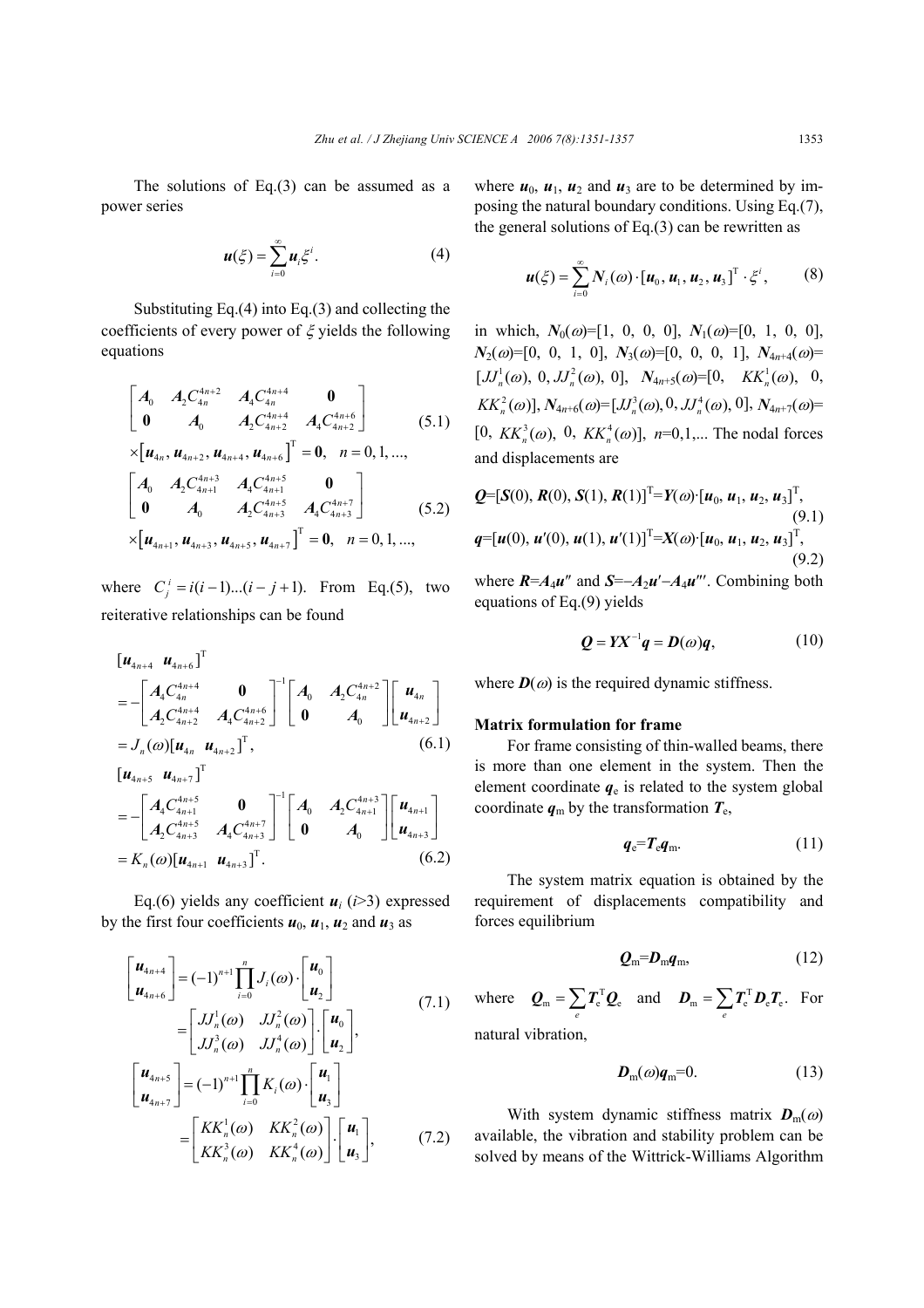or the Sturm number and inverse iteration method (Leung, 1993a; 1993b).

#### **Numerical examples**

An example of a uniform thin-walled beam (see Fig.1) in (Leung, 1993a; Friberg, 1985) was analyzed. The following parameters are used in the computation: *R*=0.0245 m, *t*=0.004 m, *L*=0.82 m, *A*=3.08×10<sup>-6</sup> m<sup>2</sup>, *ax*=0 m, *ay*=0.0155 m, *ρ*=2711 kg/m3 , *Ix*=1.77×10<sup>−</sup><sup>10</sup> m<sup>4</sup>, *I<sub>y</sub>*=9.26×10<sup>-10</sup> m<sup>4</sup>, *I<sub>w</sub>*=1.52×10<sup>-12</sup> m<sup>6</sup>, *J*=1.64× 10<sup>-9</sup> m<sup>4</sup>, *E*=6.89×10<sup>10</sup> Pa, *G*=2.65×10<sup>10</sup> Pa. The lowest four frequencies in the increasing number of power series terms are listed in Table 1 for this clamped-free beam with center static axial load *P*=1790 N applied at the free end. It can be observed that fast convergence is possible with the increase of power series terms, and that the present solutions are in excellent agreement with those of Leung (1993a) and Friberg (1985). Fig.2 describes effects of the center axial load *P* on the first four natural frequencies of the beam computed with *n*=20. The existence of the compressive load has the strongest effects on the first mode and then the fourth mode, which correspond to the first and second bending vibration modes in the *yz*-plane. When the center compressive load exceeds 4.47 kN, the first mode will vanish.

|  |  | Table 1 Natural frequencies of a thin-walled beam |  |  |  |  |  |  |
|--|--|---------------------------------------------------|--|--|--|--|--|--|
|--|--|---------------------------------------------------|--|--|--|--|--|--|

| Method          |        | Natural frequencies (Hz) |        |        |        |  |  |  |
|-----------------|--------|--------------------------|--------|--------|--------|--|--|--|
|                 |        | Mode 1                   | Mode 2 | Mode 3 | Mode 4 |  |  |  |
| Present         | $n=11$ | 25.01                    | 61.64  | 139.5  | 192.4  |  |  |  |
|                 | $n=12$ | 25.01                    | 61.29  | 136.1  | 192.4  |  |  |  |
|                 | $n=15$ | 25.01                    | 61 28  | 136.0  | 192.4  |  |  |  |
|                 | $n=20$ | 25.01                    | 61 28  | 136.0  | 192.4  |  |  |  |
| (Leung, 1993a)  |        | 25.01                    | 61.28  | 136.0  | 192.4  |  |  |  |
| (Friberg, 1985) |        | 25.01                    | 61.28  | 136.0  | 192.4  |  |  |  |

Fig.3 plots the lowest four frequencies of the beam with a fixed axial load *P*=4000 N and various values of eccentricity  $e<sub>x</sub>$  of the axial load. The applied moment softens the flexural modes but, on the other hand, hardens the torsional modes. The flexural modes in the *yz*-plane (first and fourth modes) decrease with increasing values of load eccentricity. The first mode vanishes when the value of the load eccentricity approaches 0.04 m since the applied moment decreases the critical buckling load of the beam.



**Fig.2 Effects of center static axial load on natural frequencies of beam**



**Fig.3 Effects of eccentricity of axial load on natural frequencies of beam**

The second mode is the combination of the torsional modes and the flexural modes in the *xz*-plane. Since the eccentricity  $e_x$  has no effect on the flexural modes in the *xz*-plane, this mode increases with increasing values of  $e_x$ . But the characteristic curve of the third mode combining the torsional modes and the flexural modes in the *yz*-plane is more complicated than that of the other three modes.

With the formulation of Eq.(13), a thin-walled frame can be analyzed without difficulty. A frame (Fig.4) consisting of four thin-walled beams is shown in Fig.1. In order to investigate the effect of the central axial load applied on the top of the frame upon the natural frequencies, the variation of the lowest seven frequencies is plotted against the axial load *P* in Fig.5. The first and the seventh modes are the flexural modes in the *yz*-plane and the second mode is the flexural mode out of the *yz*-plane. The presence of the horizontal beam increases the natural frequencies and the critical buckling load of the frame.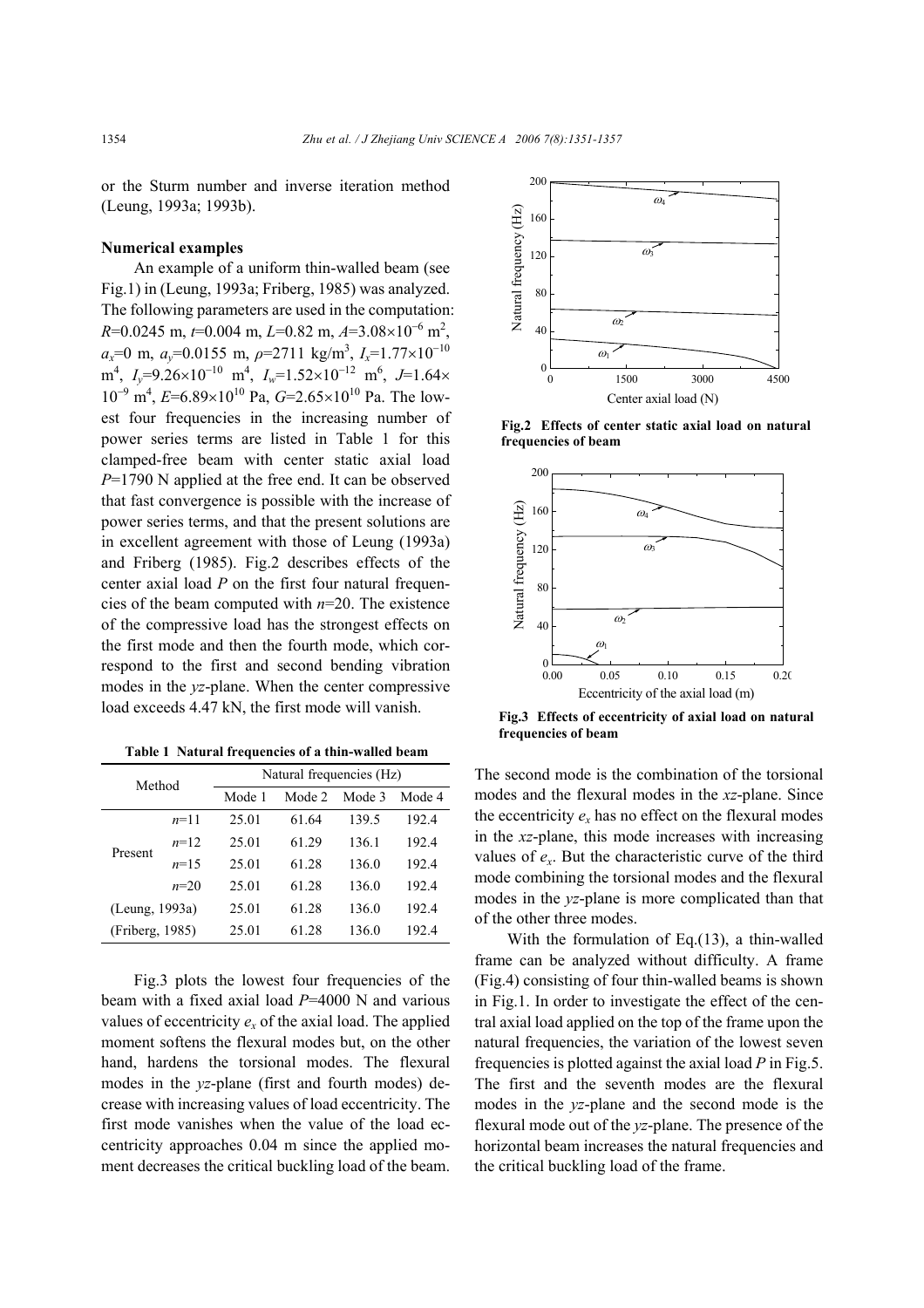

**Fig.4 A frame consisting of two thin-walled beams. (a) Geometric size of frame; (b) 3D projection of the node of frame**



**Fig.5 Effects of center static axial load on natural frequencies of frame**

VIBRATION ANALYSES OF TWISTED HELIX BEAM

#### **Exact stiffness matrix**

A cylindrical helical rod with radius *R* and angle  $\alpha$  is shown in Fig.6. Let the center line of the helix be measured by its arc length and the unit tangent, normal and binormal vectors along  $s$  be  $t$ ,  $n$  and  $b$ ,



**Fig.6 Definition of displacement, rotation, forces and moments**

respectively. Then the Frenet-Serret formulae (Leung, 1993a) are

$$
\frac{\mathrm{d}t}{\mathrm{d}s} = k\boldsymbol{n}, \frac{\mathrm{d}\boldsymbol{n}}{\mathrm{d}s} = -k\boldsymbol{t} + \tau\boldsymbol{b}, \frac{\mathrm{d}\boldsymbol{b}}{\mathrm{d}s} = -\tau\boldsymbol{n}, \qquad (14)
$$

in which the curvature  $k = \cos^2 \alpha / R$  and the torsion <sup>τ</sup>=sinαcosα/*R*. Let *u*(*ξ*)=[*u*(*ξ*), *v*(*ξ*), *w*(*ξ*), θ(*ξ*), φ(*ξ*),  $\psi(\xi)$ <sup>T</sup> be defined as vector of the displacement and angular displacement along the local *n*, *b* and *t* axes, in which *ξ*=*s*/*L* with *L* being the beam length. Then the equilibrium equation, in the absence of internal forces, is given by

$$
\begin{bmatrix}\nI \frac{d}{L \cdot d \xi} - G & 0 \\
-J & I \frac{d}{L \cdot d \xi} - G\n\end{bmatrix}\n\begin{bmatrix}\nE_u \\
E_\theta\n\end{bmatrix}
$$
\n
$$
\times \begin{bmatrix}\nI \frac{d}{L \cdot d \xi} - G & -J \\
0 & I \frac{d}{L \cdot d \xi} - G\n\end{bmatrix} u(\xi) = 0, \quad (15)
$$

where *I* is the identity matrix,  $E_u = \text{diag}[GA_x, GA_y,$  $GA_z$ ],  $E_\theta$ =diag[ $EI_x$ ,  $EI_y$ ,  $EI_z$ ], and

$$
\mathbf{G} = \begin{bmatrix} 0 & \tau & -k \\ -\tau & 0 & 0 \\ k & 0 & 0 \end{bmatrix}, \quad \mathbf{J} = \begin{bmatrix} 0 & 1 & 0 \\ -1 & 0 & 0 \\ 0 & 0 & 0 \end{bmatrix}, \qquad (16)
$$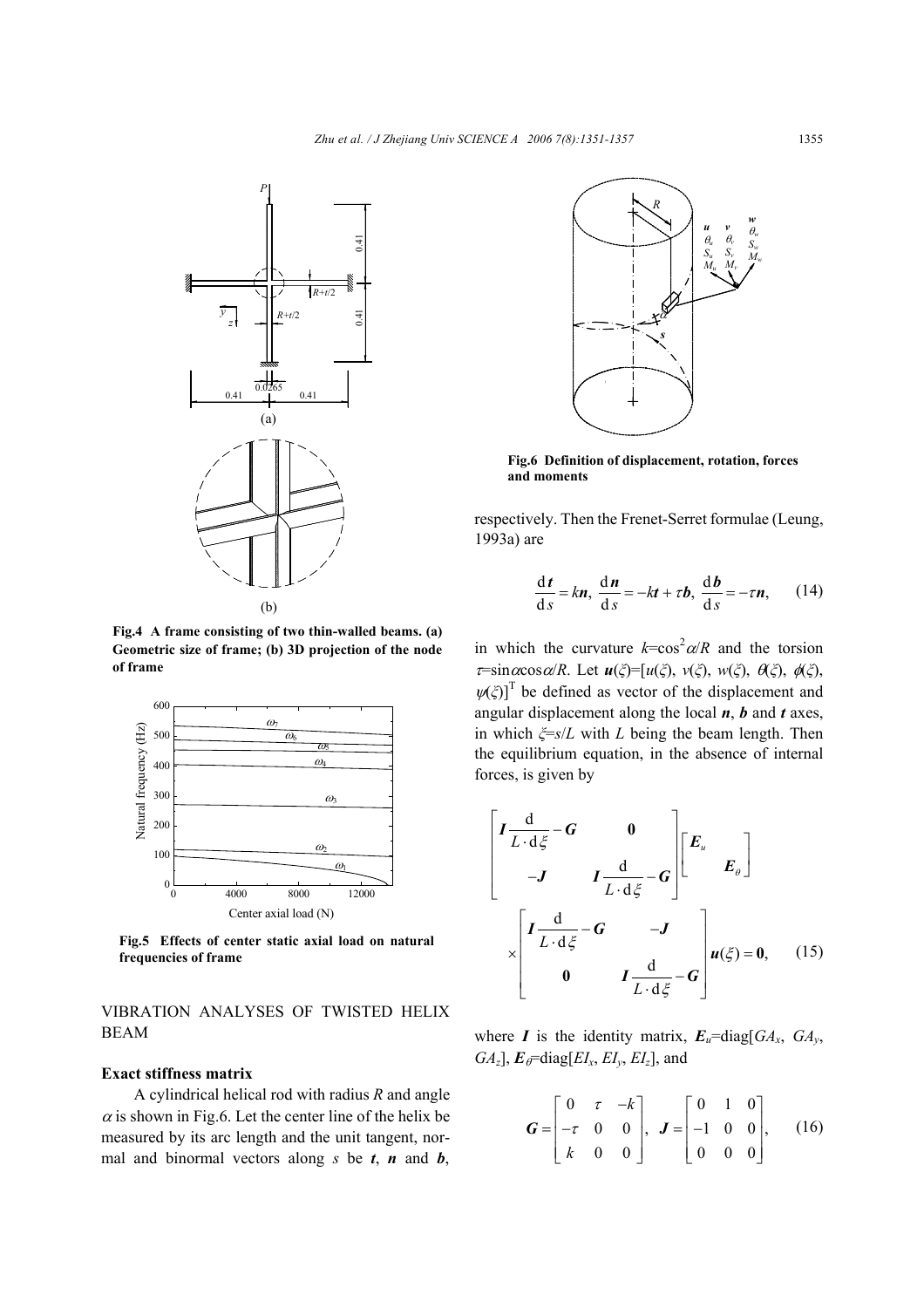where  $A_z$  is the cross-sectional area of the beam;  $A_x$  $=$ *A<sub>z</sub>*/ $\gamma$ <sub>*x*</sub> and *A<sub>v</sub>*=*A<sub>z</sub>*/ $\gamma$ <sub>*y*</sub> are the effective shear areas; *I<sub>z</sub>* is the torsional constant;  $I_x$  and  $I_y$  are the second moments of area about *x* and *y* axes respectively.

Expanding Eq.(15) yields the following form

$$
(A_0 + A_1 D^{(1)} + A_2 D^{(2)}) u(\xi) = 0.
$$
 (17)

Substituting Eq. $(4)$  into Eq. $(17)$  and collecting the coefficients of every power of  $\xi$  yields the following equations

$$
\begin{bmatrix}\nA_0 & A_1 C_{2n}^{2n+1} & A_2 C_{2n}^{2n+2} & \mathbf{0} \\
\mathbf{0} & A_0 & A_1 C_{2n+1}^{2n+2} & A_2 C_{2n+1}^{2n+3}\n\end{bmatrix}
$$
\n
$$
\times \begin{bmatrix}\n\mathbf{u}_{2n}, \mathbf{u}_{2n+1}, \mathbf{u}_{2n+2}, \mathbf{u}_{2n+3}\n\end{bmatrix}^T = \mathbf{0}, \quad n = 0, 1, \dots
$$
\n(18)

Then a reiterative relationship can be found

$$
\begin{bmatrix} \mathbf{u}_{2n+2} & \mathbf{u}_{2n+3} \end{bmatrix}^{\mathrm{T}}
$$
\n
$$
= - \begin{bmatrix} A_2 C_{2n}^{2n+2} & \mathbf{0} \\ A_1 C_{2n+1}^{2n+2} & A_2 C_{2n+3}^{2n+3} \end{bmatrix}^{-1} \begin{bmatrix} A_0 & A_1 C_{2n}^{2n+1} \\ \mathbf{0} & A_0 \end{bmatrix} \begin{bmatrix} \mathbf{u}_{2n} \\ \mathbf{u}_{2n+1} \end{bmatrix}
$$
\n
$$
= L_n(\omega) [\mathbf{u}_{2n} \ \mathbf{u}_{2n+1}]^{\mathrm{T}}.
$$
\n(19)

Just the same as for the thin-walled beam, Eq.(19) yields any coefficient  $u_i$  expressed by the first two coefficients  $u_0$  and  $u_1$  as

$$
\begin{bmatrix} \mathbf{u}_{2n+2} \\ \mathbf{u}_{2n+3} \end{bmatrix} = (-1)^{n+1} \prod_{i=0}^{n} L_i(\omega) \cdot \begin{bmatrix} \mathbf{u}_0 \\ \mathbf{u}_1 \end{bmatrix}
$$

$$
= \begin{bmatrix} LL_n^1(\omega) & LL_n^2(\omega) \\ LL_n^3(\omega) & LL_n^4(\omega) \end{bmatrix} \cdot \begin{bmatrix} \mathbf{u}_0 \\ \mathbf{u}_1 \end{bmatrix},
$$
(20)

where  $u_0$  and  $u_1$  are to be determined by imposing the natural boundary conditions. Eq.(20) can be used to rewrite the general solutions of Eq.(17) as

$$
\boldsymbol{u}(\xi) = \sum_{i=0}^{\infty} N_i(\omega) \cdot \begin{bmatrix} \boldsymbol{u}_0 & \boldsymbol{u}_1 \end{bmatrix}^{\mathrm{T}} \cdot \xi^i, \tag{21}
$$

in which,  $N_0(\omega) = [1, 0], N_1(\omega) = [0, 1], N_{2n+2}(\omega) =$ 

 $[LL_{n}^{1}(\omega), LL_{n}^{2}(\omega)],$   $N_{2n+3}(\omega)=[LL_{n}^{3}(\omega), LL_{n}^{4}(\omega)],$   $n=0,$ 1,... The local shear vector  $V=[V_x, V_y, V_z]^T$  and moment  $M=[M_x, M_y, M_z]^T$  are

$$
\begin{bmatrix} V \\ M \end{bmatrix} = \begin{bmatrix} E_u & & \\ & E_\theta \end{bmatrix} \begin{bmatrix} I \frac{d}{L \cdot d \xi} - G & -J \\ & 0 & I \frac{d}{L \cdot d \xi} - G \end{bmatrix} u(\xi).
$$
\n(22)

Then the dynamic stiffness matrix  $D(\omega)$  can also be obtained similar to that of the case for thin-walled beam mentioned in Section 3, but the expressions of nodal forces and displacements are a little different as shown below

$$
Q=[V(0), M(0), V(1), M(1)]T=Y(\omega) \cdot [u_0, u_1]T, (23.1)
$$
  
q=[u(0), u'(0), u(1), u'(1)]<sup>T</sup>=X(\omega) \cdot [u\_0, u\_1]<sup>T</sup>. (23.2)

#### **Numerical examples**

A twisted stairway with both ends clamped is shown in Fig.7, and it assumed as a uniform circularly cylindrical helix with rectangular cross-section of *b*=1.2 m and *h*=0.3 m. The other properties are  $\chi$ =1.2; <sup>γ</sup>*y* =1.2; *E*=3×1010 Pa; *G*=*E*/2.5; ρ=2500 kg/m3 ; height of the beam  $H=3.6$  m;  $\alpha=1/\tan[H/(2\pi R)]$ ;  $I=0.0108$ m<sup>-4</sup>. With various radii *R* and the common value of *n*=60, the first six frequencies of the beam are plotted in Fig.8. The increasing values of *R* 'soften' the beams. With a fixed value of radius *R*=1.6 m, the mode shapes of the first six modes for the central line of the beam are shown in Fig.9.



**Fig.7 3D projection of a twisted stairway**